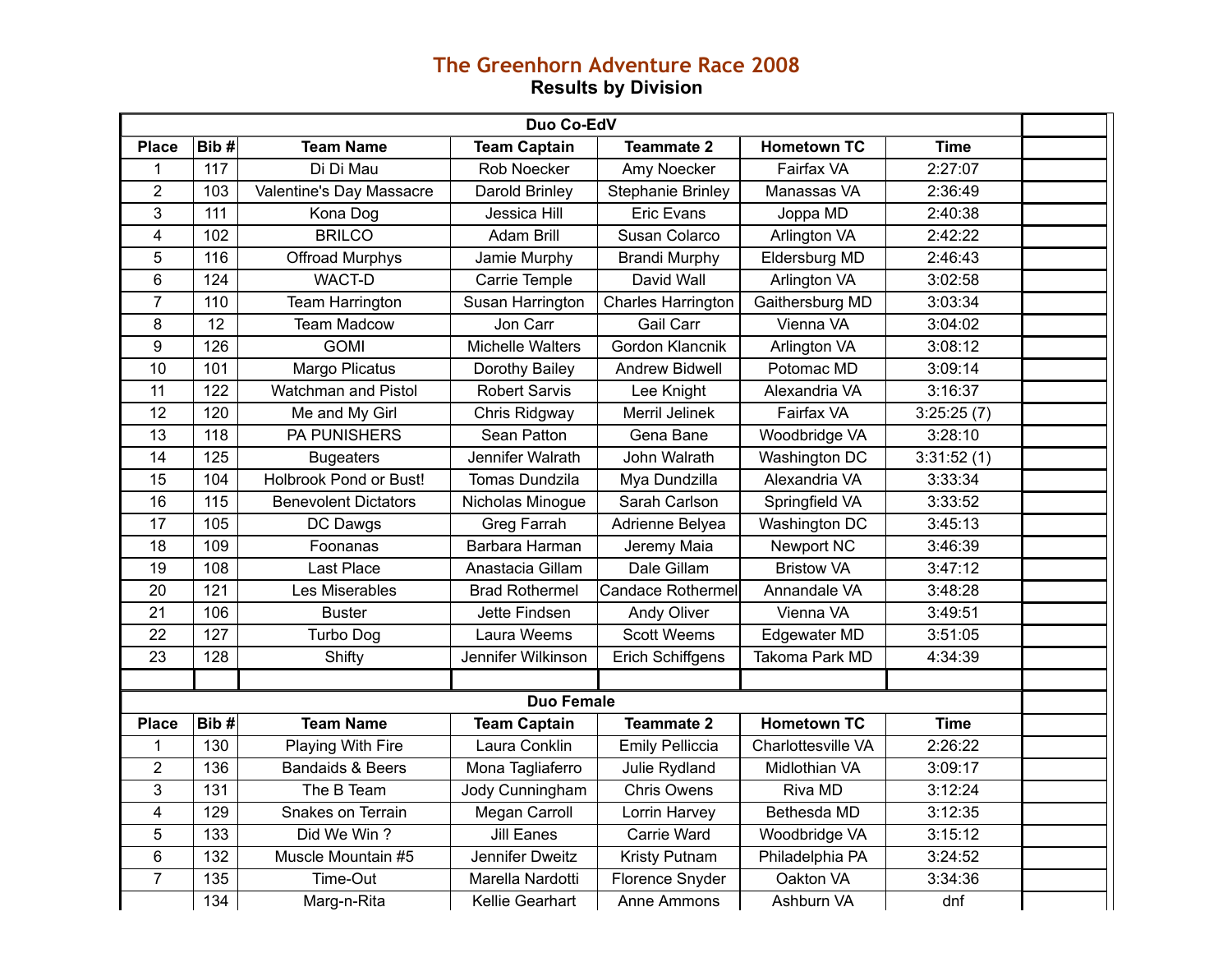| <b>Duo Male</b> |                 |                                 |                        |                        |                         |                    |             |
|-----------------|-----------------|---------------------------------|------------------------|------------------------|-------------------------|--------------------|-------------|
| <b>Place</b>    | Bib#            | <b>Team Name</b>                | <b>Team Captain</b>    | <b>Teammate 2</b>      | <b>Hometown TC</b>      | <b>Time</b>        |             |
| 1               | 139             | Lynn Township Adenture Club     | David Evans            | <b>Matthew Fritz</b>   | New Tripoli PA          | 2:20:12            |             |
| 2               | 148             | HP2Racers                       | <b>Harry Rowell</b>    | John Weathers          | Elkridge MD             | 2:25:49            |             |
| 3               | 153             | 2 Old Slow Guys                 | Chris Zimmerman        | Larry Jennings         | Stafford VA             | 2:35:10            |             |
| 4               | 147             | Sonic Death Monkey              | <b>Matt Reese</b>      | <b>Vincent Seufert</b> | Silver Spring MD        | 2:44:56            |             |
| 5               | 138             | was told there'd be beer        | Chris Dobroth          | AJ Kray                | Christiansburg VA       | 2:48:06            |             |
| 6               | 142             | <b>Hell Hound</b>               | Jared Hoffman          | Donovan Shore          | <b>Street MD</b>        | 2:57:47            |             |
| 7               | 151             | Low Speed High Drag             | Kristopher Vadnais     | <b>Tim Campbell</b>    | Stephens City VA        | 2:58:06            |             |
| 8               | 137             | <b>Team Bixler</b>              | <b>Vincent Crocker</b> | <b>Thomas Clements</b> | Reisterstown MD         | 3:06:49            |             |
| 9               | 141             | <b>Rescue Raiders</b>           | Nathan Gasser          | Robert Bond            | Downingtown PA          | 3:11:15            |             |
| 10              | 143             | Muscle Mountain #1              | Jeff Leigh             | Dave Wilde             | Arnold MD               | 3:14:57            |             |
| 11              | 149             | <b>Team Deception</b>           | Seth Spears            | <b>Sidney Billups</b>  | Columbia MD             | 3:18:43            |             |
| 12              | 140             | Beauty and the Beasts           | <b>Matthew Garrett</b> | Nezih Durusu           | Linden VA               | 3:21:23            |             |
| 13              | 150             | <b>Bones and Grizzle</b>        | Michael Tepedino       | Amos Shipe             | Stephens City VA        | 3:27:33(3)         |             |
| 14              | 144             | <b>Optimus Prime</b>            | <b>Edward Mengel</b>   | Federico Carbonell     | Washington DC           | 3:35:40(2)         |             |
| 15              | 145             | Swamp Donkeys                   | Hieu Nguyen            | Dave Gearhart          | Potomac Falls VA        | 3:51:49            |             |
| 16              | 146             | <b>Greenhorns of Catan</b>      | <b>Phil Reese</b>      | Drew Arconti           | Manchester MD           | 3:52:03            |             |
| 17              | 152             | Team Peter and Stewie Griffin   | Steve Wilson           | Ryan Wilson            | Alexandria VA           | 4:01:24            |             |
|                 |                 |                                 |                        |                        |                         |                    |             |
|                 |                 |                                 |                        | <b>Trio Co-Ed</b>      |                         |                    |             |
| <b>Place</b>    | Bib#            | <b>Team Name</b>                | <b>Team Captain</b>    | <b>Teammate 2</b>      | <b>Teammate 3</b>       | <b>Hometown TC</b> | <b>Time</b> |
| 1               | 31              | Muscle Mountain #2              | Chris Wilde            | Geoff Leech            | Jennifer Helfenbeim     | Grasonville MD     | 2:26:28     |
| $\overline{2}$  | 3               | <b>Team Synergy</b>             | Anna Atkinson          | Derrek Morehead        | James Eberlin           | <b>Reston VA</b>   | 2:49:47     |
| $\overline{2}$  | 28              | To Be Determined                | Kelly Sanderson        | Dave Ashley            | James Rollins           | Falls Church VA    | 2:49:47     |
| 4               | 23              | Satori II                       | Josh LaSov             | <b>Tracy Sanna</b>     | Joe Onheiser            | Reisterstown MD    | 2:51:16     |
| 5               | 18              | Squeegee Goich & the Guy        | <b>Mark Harris</b>     | <b>Kelly Clarke</b>    | Margo Harris            | Centreville VA     | 2:54:27     |
| 6               | 16              | DC Munici-Pals                  | Keith Goodman          | Mark Foster            | <b>Gretchen Sweeney</b> | Washington DC      | 2:55:29     |
| $\overline{7}$  | 32              | <b>Third Wheel</b>              | Kyle Yost              | Laura Worley           | Dan Yates               | Washington DC      | 2:57:43     |
| 8               | 8               | <b>Hard Ciders</b>              | Gaye Bugenhagen        | Erik Bugenhagen        | Jeff Blugenhagen        | Annapolis MD       | 2:57:52     |
| 9               | $\overline{25}$ | Deer in Headlights              | <b>Bryan Muller</b>    | Adam Gardner           | Tersa Bonk              | Odenton MD         | 2:58:34     |
| 10              | 6               | <b>Directionally Challenged</b> | John Billingslea       | Beth Ann Pizzariell    | lan Reid                | White Hall MD      | 2:59:40     |
| 11              | 13              | <b>Babettes Boys</b>            | Nick Celenza           | Ron Petersen           | <b>Babette Bouw</b>     | Gaithersburg MD    | 3:05:40     |
| 12              | 20              | Paddle Faster Nathan!           | Elizabeth Hebert       | Nathan Schmidt         | Daniel Hebert           | Vienna VA          | 3:11:23(4)  |
| 13              | 17              | Three Left Feet                 | Joseph Graber          | Jim Graber             | <b>Christie Graber</b>  | Purcellville VA    | 3:11:54     |
| 14              | $\mathbf{2}$    | Brit spic and a chick           | Sarah Amesbury         | James Boagey           | Fernando Campos         | Washington DC      | 3:16:46     |
| 15              | 26              | <b>Yak Attack</b>               | Kelly Poma             | Meghan Ederle          | Marc Freeman            | Annapolis MD       | 3:18:49     |
| 16              | 24              | TeamHalfwayThere.com            | Lance Manning          | Courtney Gartz         | Michelle Munson         | Arlington VA       | 3:20:29     |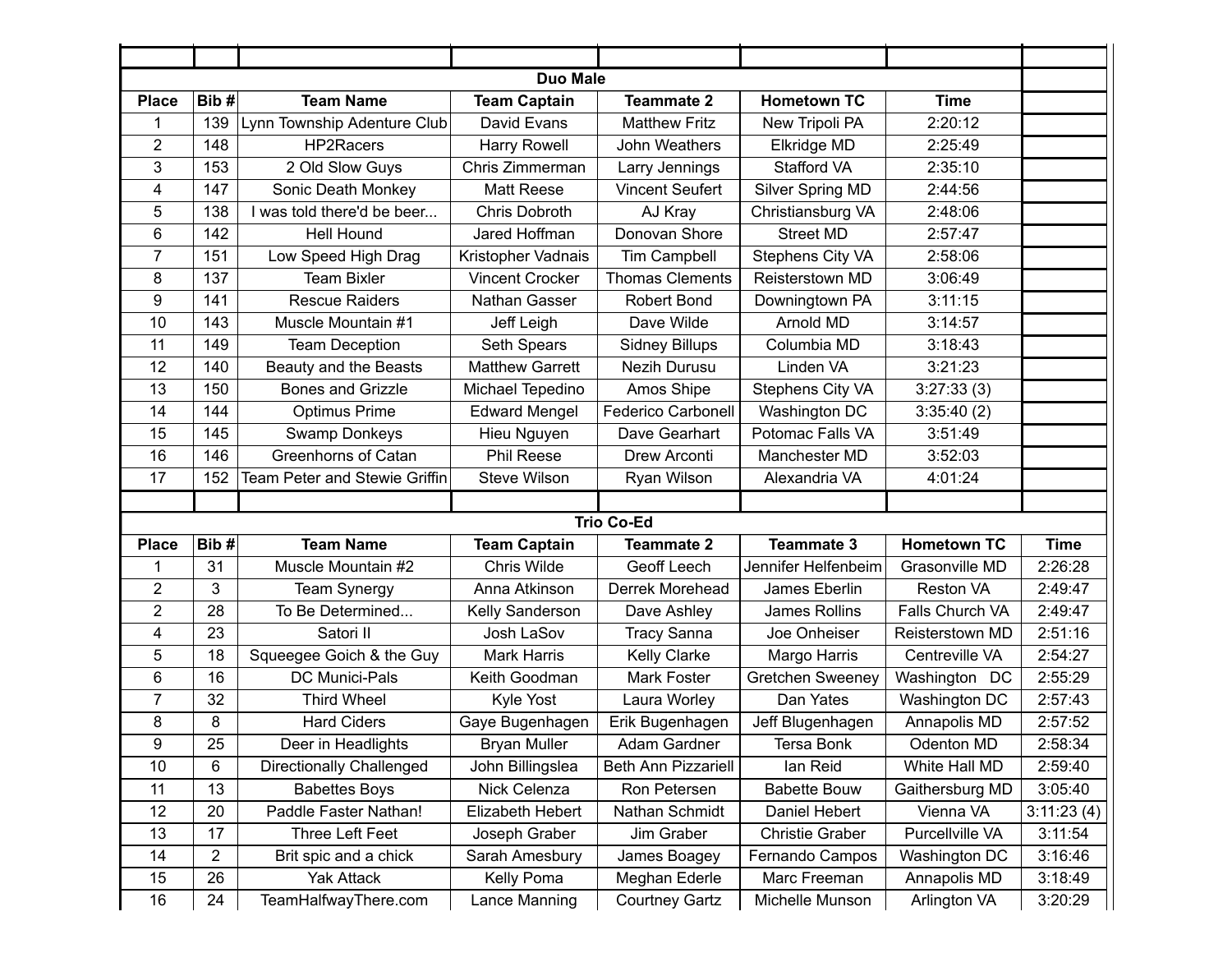| 17                      | 7            | Team Oxymoron                                       | Katherine Brantley     | Catherine Holden       | <b>Garth Brantley</b>      | <b>Baltimore MD</b> | 3:22:57     |
|-------------------------|--------------|-----------------------------------------------------|------------------------|------------------------|----------------------------|---------------------|-------------|
| 18                      | 30           | <b>Treadway Trekkers</b>                            | <b>Bradley Toms</b>    | Dana Rogers            | <b>Bridget Szczypinski</b> | Frederick MD        | 3:27:00(3)  |
| 19                      | 4            | <b>Team Revolution</b>                              | Amy Beley              | Gina Krump             | David Beaudreau            | Washington DC       | 3:32:45     |
| 20                      | 10           | Don't Follow Us                                     | <b>Edward Cabana</b>   | Bryan Young            | Leslie Palmer              | Pittsburgh PA       | 3:46:16     |
| 21                      | 21           | <b>Aquatic Marmots</b>                              | <b>Heather Henisee</b> | Jacqueline Henisee     | Geoffrey Henisee           | <b>Burke VA</b>     | 3:47:22     |
| 22                      | 19           | We know the Way!                                    | Eugene Harris          | Rob Kopsch             | Angela Harris              | Haymarket VA        | 3:49:38     |
| 23                      | 11           | Caputo / Brody / LaRosa                             | <b>Albert Caputo</b>   | Danielle LaRosa        | David Brody                | McLean VA           | 4:17:52(1)  |
| 24                      | 9            | Give Way                                            | Mike Byers             | Ed Brooke              | Mary Beth Brooke           | Martinsburg WV      | 4:32:02     |
| 25                      | 27           |                                                     | <b>Tony Prechel</b>    | Sharon Stewart         | Amy Prechel                | Nokesville VA       | 4:34:12     |
| 26                      | 5            | <b>Girl Power</b>                                   | <b>Tilven Bernal</b>   | Rafael Lourenco        | <b>Stefan Barney</b>       | Ashburn VA          | 5:03:07(5)  |
| Unofficial              | 22           | <b>Generation Gap</b>                               | Karin Howland          | Tom Boone              | Katie Howland              | Leesburg VA         | 2:40:33     |
|                         | $\mathbf{1}$ | <b>Team Chaotic</b>                                 | Lilah Al Masri         | <b>Robert Lias</b>     | <b>Christopher Demay</b>   | Annapolis MD        | dnf         |
|                         | 15           | Muscle Mountain #6                                  | Joe Fortier            | Chris Wood             | Melissa Lembo              | Abingdon MD         | dnf         |
|                         | 14           | <b>PMK</b>                                          | Missy DiGiulian        | Patrick Digiulian      | Katie DiGiulian            | Pasedena MD         | dnf         |
|                         |              |                                                     |                        |                        |                            |                     |             |
|                         |              |                                                     |                        | <b>Trio Female</b>     |                            |                     |             |
| <b>Place</b>            | Bib#         | <b>Team Name</b>                                    | <b>Team Captain</b>    | <b>Teammate 2</b>      | <b>Teammate 3</b>          | <b>Hometown TC</b>  | <b>Time</b> |
| 1                       | 36           | <b>Team JAS</b>                                     | Jessica Krueger        | Angela Sheffield       | Sarah Fabian               | Alexandria VA       | 3:06:13     |
| $\overline{2}$          | 40           | <b>Team Mudmixer</b>                                | Clare Weber            | Angie Emery            | Sue Smiga                  | Springfield VA      | 3:25:23     |
| 3                       | 37           | a pack of p's                                       | Carmen Penttila        | Karin Pindle           | <b>Kelly Pindle</b>        | Hyattsville MD      | 3:38:56     |
| 4                       | 34           | <b>April Madness</b>                                | Nori Buising           | Peggy Martin           | Debbie Malette             | Fairfax Station VA  | 3:41:12     |
| 5                       | 38           | Muscle Mountain #3                                  | Julie Seaman           | <b>Christine Leigh</b> | <b>Carleen Birnes</b>      | Annapolis MD        | 3:51:00     |
| 6                       | 35           | The Busy Beavers                                    | Mary Hoffman           | Laura Curtis           | <b>Carrie Roberts</b>      | Fairfax Station VA  | 3:53:56     |
| 7                       | 33           | Rice cracker tortilla                               | Niki Anderson          | Jennifer Heddleston    | Laura Klink                | Fredericksburg VA   | 4:21:08(6)  |
| 8                       | 39           | <b>Clarke Clowns</b>                                | Amy Sullivan           | Dana Waring            | Joanne Wolfe               | Potomac Falls VA    | 4:25:34     |
|                         |              |                                                     |                        |                        |                            |                     |             |
|                         |              |                                                     |                        | <b>Trio Male</b>       |                            |                     |             |
| <b>Place</b>            | Bib#         | <b>Team Name</b>                                    | <b>Team Captain</b>    | <b>Teammate 2</b>      | <b>Teammate 3</b>          | <b>Hometown TC</b>  | <b>Time</b> |
| 1                       | 55           | Squirrels Gone Wild                                 | Ethan Sonnichsen       | Jason Sihpley          | <b>Bryan Shipley</b>       | Kensington MD       | 2:02:56     |
| $\overline{\mathbf{c}}$ | 56           | A.W.O.L.                                            | Seth Tompkins          | <b>Brian Paskey</b>    | Chris Jackson              | Annapolis MD        | 2:10:14     |
| 3                       | 41           | Muscle Mountain #4                                  | Craig Anderman         | Denny Dempsey          | Vince France               | Glen Mills PA       | 2:18:10     |
| 4                       | 57           | <b>ERT 2.5</b>                                      | <b>Adam Ulery</b>      | <b>Brian Hunter</b>    | Jake Stein                 | Woodbridge VA       | 2:24:13     |
| 5                       | 49           | <b>Hull Street Three</b>                            | Dan Maxwell            | Aidan Cardella         | <b>Brian Brookhart</b>     | <b>Baltimore MD</b> | 2:51:27     |
| 6                       | 60           | <b>Viking Quest</b>                                 | Joe Zaczyk             | Mike Hardee            | Cary Northrop              | Arlington VA        | 2:54:06     |
| 7                       | 53           | Intermittent Explosive Disorde Christopher Serenari |                        | <b>Michael Thomas</b>  | Dave Clark                 | Ashburn VA          | 2:59:34     |
| 8                       | 44           | <b>DAH</b>                                          | Tom Drummond           | Clay Sebring           | <b>Ted Boone</b>           | Fairfax VA          | 3:09:28     |
| 9                       | 42           | <b>Biotech Banditos</b>                             | <b>Charles Clinton</b> | Jeff Debad             | Eli Glezer                 | Clarksburg MD       | 3:11:38     |
| 10                      | 47           | Lactic Threshold                                    | James King             | Jason Helms            | Dan O'Toole                | Columbia MD         | 3:12:39     |
| 11                      | 45           | <b>Try Athletes</b>                                 | Lee Finewood           | Tim Cox                | Don Stack                  | Washington DC       | 3:17:28     |